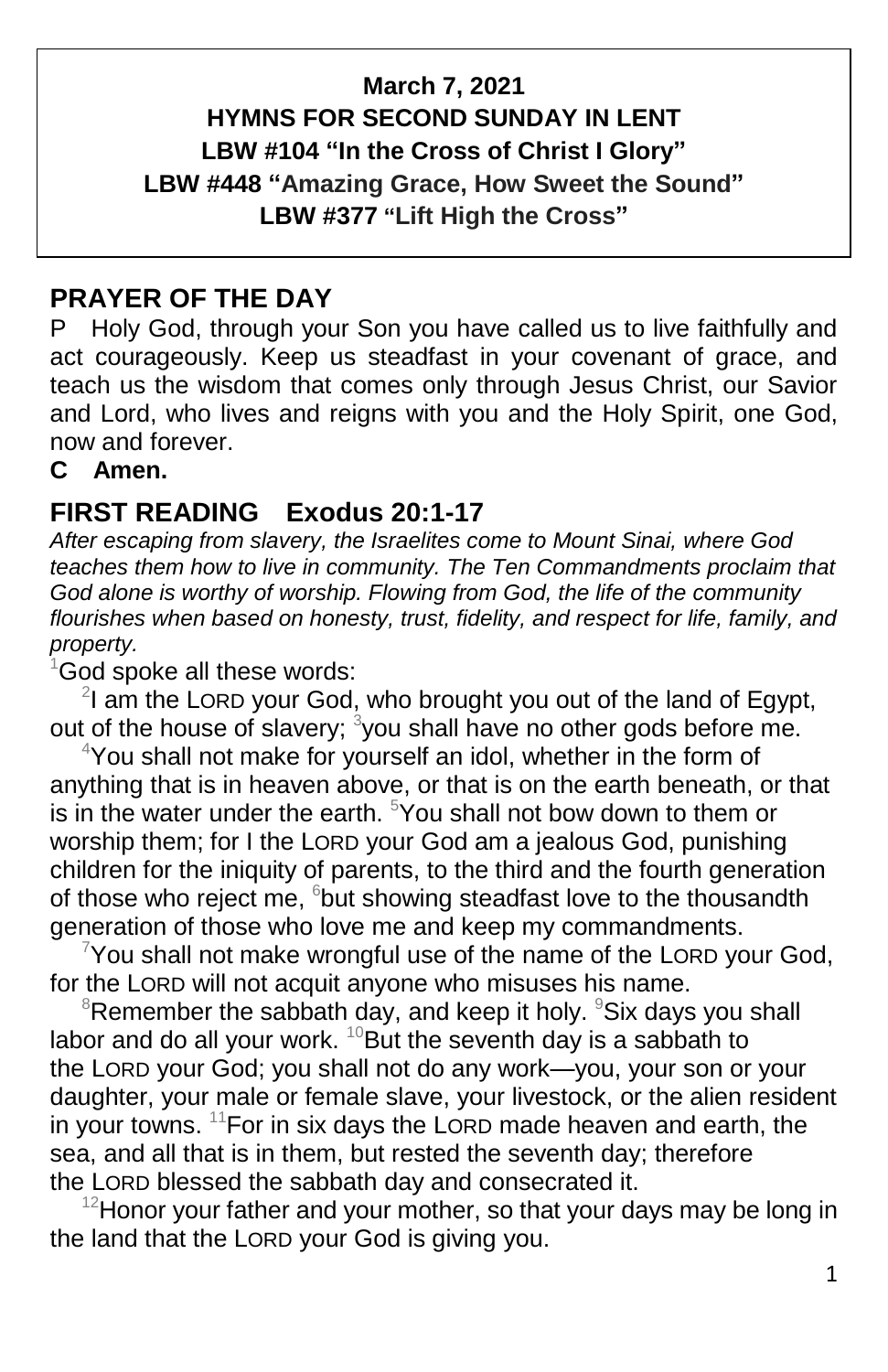<sup>13</sup>You shall not murder.

 $14$ You shall not commit adultery.

- <sup>15</sup>You shall not steal.
- $16$ You shall not bear false witness against your neighbor.

<sup>17</sup>You shall not covet your neighbor's house; you shall not covet your neighbor's wife, or male or female slave, or ox, or donkey, or anything that belongs to your neighbor.

# **PSALM: Psalm 19**

 *R The commandment of the LORD gives light to the eyes. (Ps. 19:8)* <sup>1</sup>The heavens declare the glo-  $\vert$  ry of God,

and the sky proclaims its | maker's handiwork.

- <sup>2</sup>**One day tells its tale | to another,**
	- **and one night imparts knowledge | to another.**
- $3$ Although they have no | words or language,
- and their voices | are not heard,
- 4 **their sound has gone out into all lands, and their message to the ends | of the world,**

# **where God has pitched a tent | for the sun.**

<sup>5</sup>lt comes forth like a bridegroom out | of his chamber;

it rejoices like a champion to | run its course.

- <sup>6</sup>lt goes forth from the uttermost edge of the heavens and runs about to the end of | it again;
- nothing is hidden from its | burning heat. *R*

 $7$ The teaching of the LORD is perfect and re-  $\vert$  vives the soul; the testimony of the LORD is sure and gives wisdom to | the simple.

#### <sup>8</sup>**The statutes of the LORD are just and re- | joice the heart; the commandment of the LORD is clear and gives light | to the eyes.**

- $9$ The fear of the LORD is clean and en-  $\vert$  dures forever; the judgments of the LORD are true and righteous | altogether.
- <sup>10</sup>**More to be desired are they than gold, more than | much fine gold,**

# **sweeter far than honey, than honey | in the comb.** R

 $11$ Bv them also is your ser-  $\vert$  vant enlightened,

- and in keeping them there is | great reward.
- <sup>12</sup>**Who can detect one's | own offenses? Cleanse me from my | secret faults.**
- $13A$ bove all, keep your servant from presumptuous sins; let them not get dominion | over me;

then shall I be whole and sound, and innocent of a | great offense. <sup>14</sup> Let the words of my mouth and the meditation of my heart be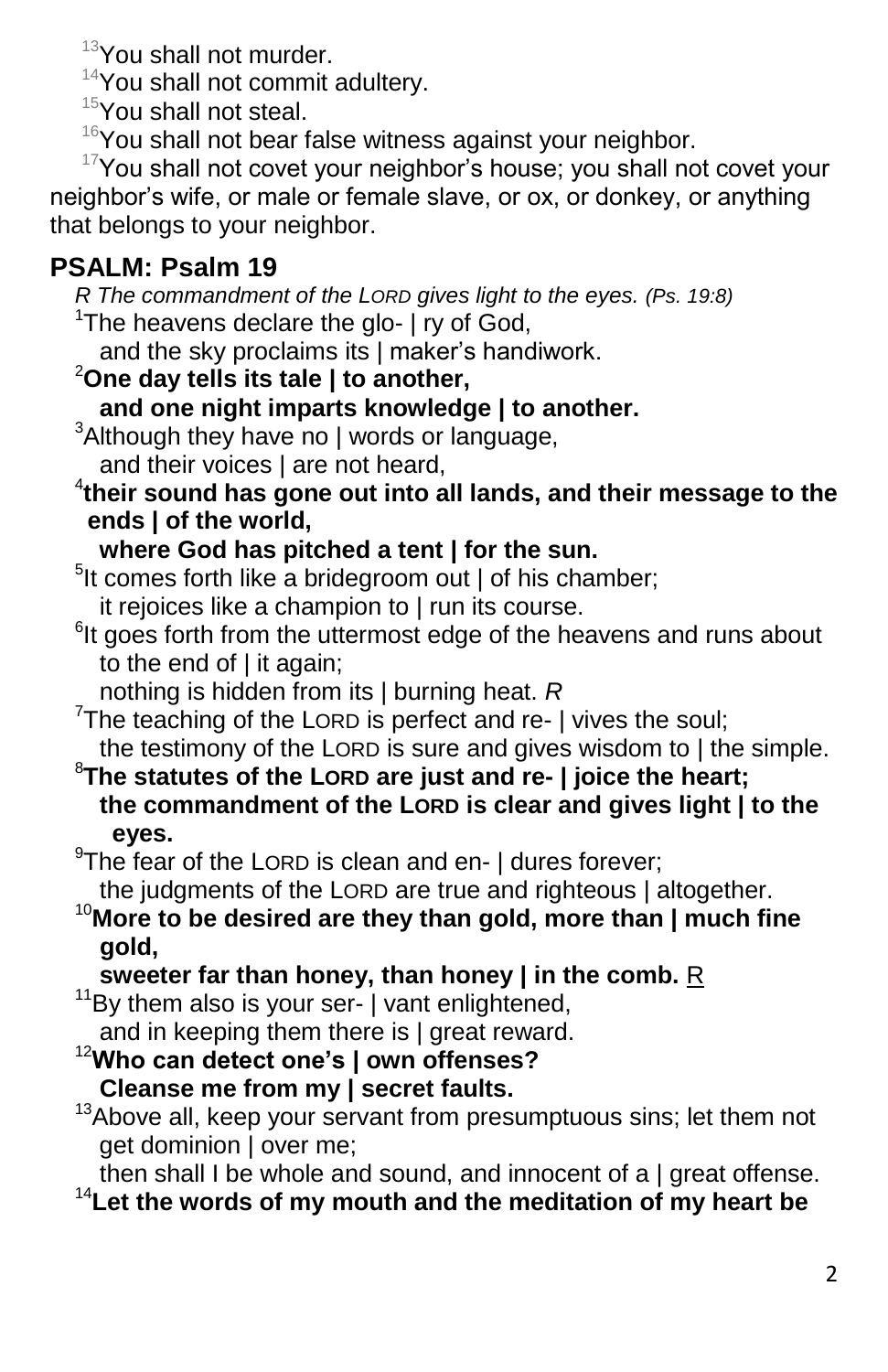#### **acceptable | in your sight, O LORD, my strength and | my redeemer.** *R*

# **SECOND READING: 1 Corinthians 1:18-25**

*The word of the cross is pure foolishness and nonsense to the world because it claims that God is mostly revealed in weakness, humiliation, and death. But through such divine foolishness and weakness, God is working to save us. The center of Paul's preaching is Christ crucified.*

 $18$ The message about the cross is foolishness to those who are perishing, but to us who are being saved it is the power of God. <sup>19</sup>For it is written,

"I will destroy the wisdom of the wise,

and the discernment of the discerning I will thwart."  $^{20}$ Where is the one who is wise? Where is the scribe? Where is the

debater of this age? Has not God made foolish the wisdom of the world?<sup>21</sup>For since, in the wisdom of God, the world did not know God through wisdom, God decided, through the foolishness of our proclamation, to save those who believe. <sup>22</sup>For Jews demand signs and Greeks desire wisdom,  $^{23}$ but we proclaim Christ crucified, a stumbling block to Jews and foolishness to Gentiles,  $^{24}$ but to those who are the called, both Jews and Greeks, Christ the power of God and the wisdom of God. <sup>25</sup>For God's foolishness is wiser than human wisdom, and God's weakness is stronger than human strength.

# **GOSPEL: John 2:13-22**

*Jesus attacks the commercialization of religion by driving merchants out of the temple. In the midst of a seemingly stable religious center, Jesus suggests that the center itself has changed.*

 $13$ The Passover of the Jews was near, and Jesus went up to Jerusalem.  $14$ In the temple he found people selling cattle, sheep, and doves, and the money changers seated at their tables.  $15$ Making a whip of cords, he drove all of them out of the temple, both the sheep and the cattle. He also poured out the coins of the money changers and overturned their tables.  ${}^{16}$ He told those who were selling the doves, "Take these things out of here! Stop making my Father's house a marketplace!" <sup>17</sup>His disciples remembered that it was written, "Zeal for your house will consume me."  $18$ The Jews then said to him, "What sign can you show us for doing this?" <sup>19</sup>Jesus answered them, "Destroy this temple, and in three days I will raise it up."  $20$  The Jews then said, "This temple has been under construction for forty-six years, and will you raise it up in three days?"  $21$  But he was speaking of the temple of his body.  $22$ After he was raised from the dead, his disciples remembered that he had said this; and they believed the scripture and the word that Jesus had spoken.